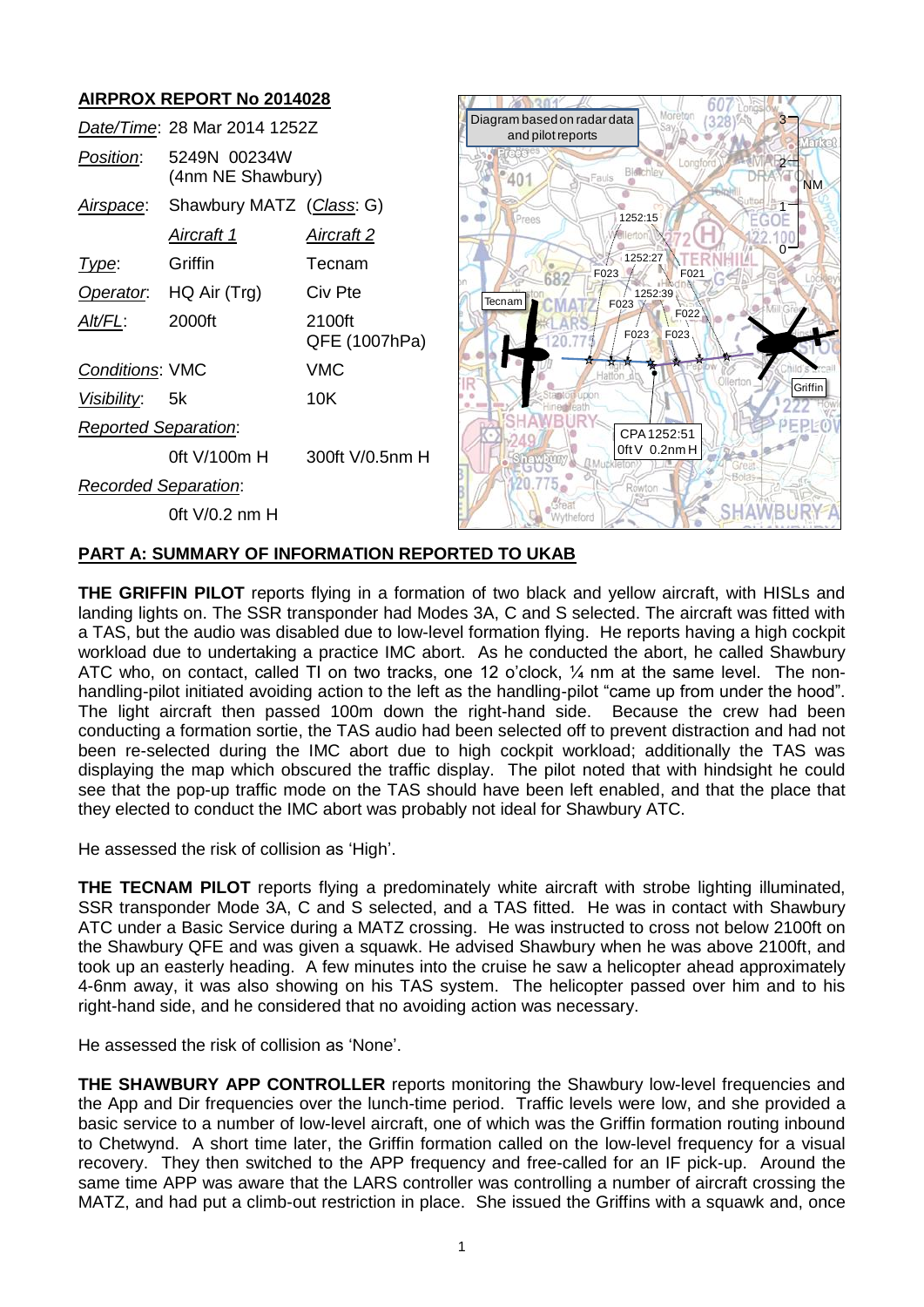identified, called two sets of traffic to them, one 6 o'clock at 1.2nm away and one 12 o'clock ¼ nm at the same level. At the same time she could hear LARS calling her traffic to his aircraft. The contacts on the radar merged, there was a pause on the frequency, and then the Griffin reported that they would like to file an Airprox. She asked them to confirm their height, which they said to be 2000ft, they then continued their approach to Shawbury.

She perceived the severity of the incident as 'High'.

**THE SHAWBURY LARS CONTROLLER** reports controlling on the LARS position with 4 aircraft on frequency, with a mixture of Traffic Service and Basic Service, 3 of which required a MATZ crossing. A climb-out restriction was placed, and traffic information passed to the APP controller. The Tecnam was routing west-to-east, 3nm north, at 2100ft. The controller gave Traffic Information on another aircraft in his area, and then gave information on a Shawbury rotary (identified through its squawk) which had been indicating low-level but was now climbing and indicating a similar level and 3nm away. The pilot acknowledged the traffic and said he would "keep a sharp eye out". The LARS controller then called the traffic again at ½nm, and the pilot reported visual.

He perceived the severity of the incident as 'High'.

**THE SHAWBURY SUPERVISOR** reports that he did not witness the initial free-call from the Griffins because he was dealing with the lunch-time shift change-over, but a raise in vocal stress from the APP controller attracted his attention and he began to listen to the frequency. The APP controller told him that the Griffins were going to declare an Airprox. Seeing that they were in close proximity to the Shawbury ATZ, the Supervisior arranged a short notice ATZ crossing, although this subsequently proved unnecessary. Once the Griffins were on a safe heading, he arranged for the APP and LARS controllers to be relieved, and asked both pilots to contact him once they were on the ground so that he could brief them on the Airprox procedure. The Tecnam pilot contacted him and stated that he remembered transiting the Shawbury MATZ, of multiple tracks being called to him, and that he was visual with the helicopter. The Griffin pilot also rang and passed on his thanks to the APP controller as her Traffic Information ensured that his lookout was in the best direction to spot the civil traffic and without it they may not have seen the other aircraft.

#### **Factual Background**

The weather at RAF Shawbury was reported as:

METAR EGOS 281150Z 08011KT 9999 BKN022 BKN220 09/04 Q1016 WHT BECMG SCT028 BLU METAR EGOS 281250Z 08012KT 9999 FEW026 BKN070 10/04 Q1016 BLU NOSIG

#### **Analysis and Investigation**

#### **Military ATM**

The Griffin formation were placed under a Basic Service at 1249:26 by APP and then, at 1251:40, the Griffin transmitted, "*Shawbury Approach* [Griffin Callsign] *request Traffic Service and request instrument recovery with Golf."* The geometry at the time of the transmission and the high traffic density in the area is displayed at Figure 1.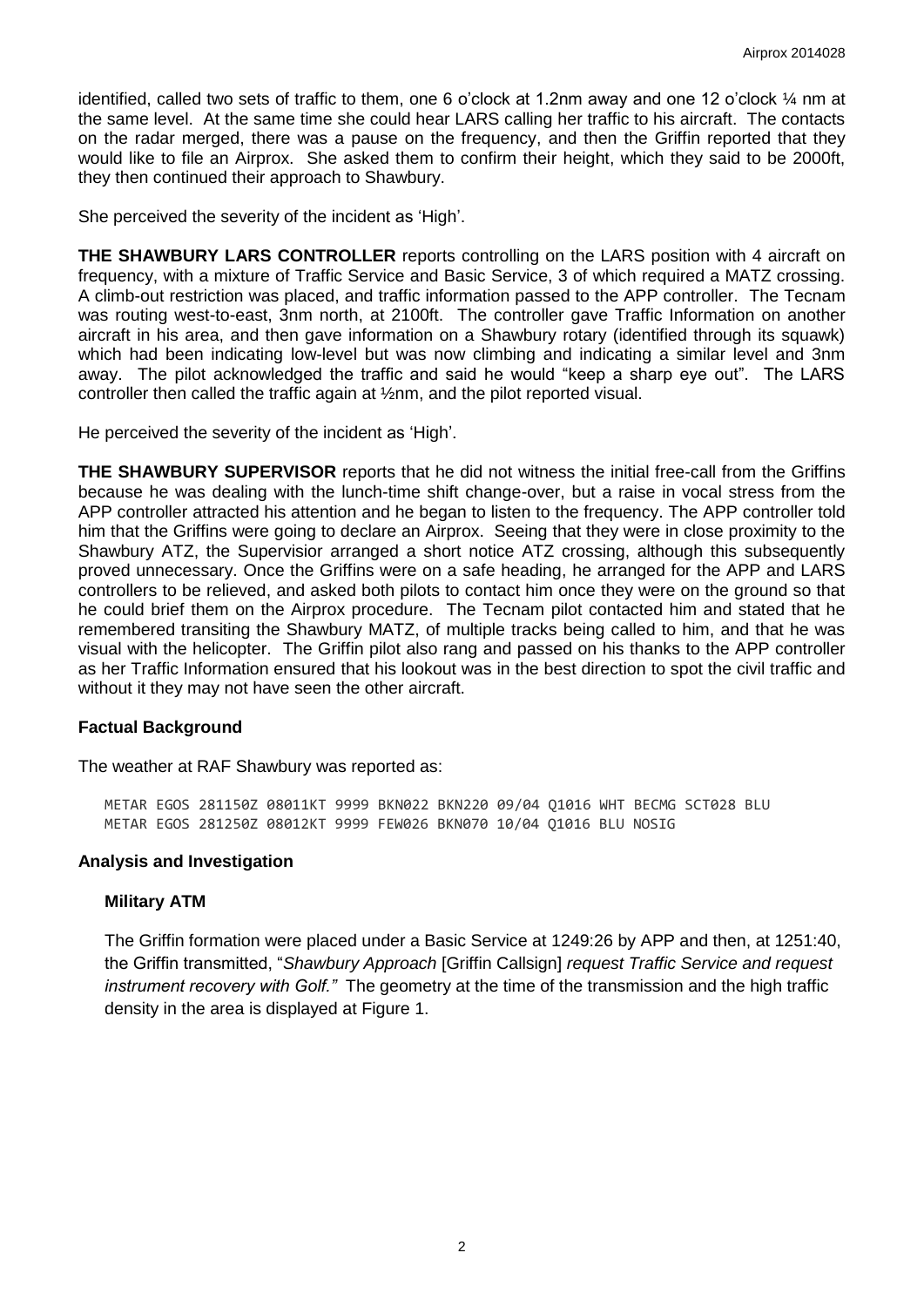

Figure 1: 1251:40 (Griffin squawk 7422/7402; Tecnam 7427).

The APP controller instructed the Griffin to squawk 7402 for identification. At 1252:07, the LARS controller called Traffic Information to the Tecnam. "[Tecnam callsign] *traffic east three miles tracking west indicating five hundred feet above*." This was updated at 1252:22 with, "[Tecnam callsign] *further traffic east two miles tracking west indicating slightly below, believed to be a Shawbury rotary*." The geometry at Figure 2 details the aircraft positions; the Tecnam pilot did not call visual but replied with "*keeping a sharp lookout."*



Figure 2: Aircraft geometry at LARS traffic update at 1252:22.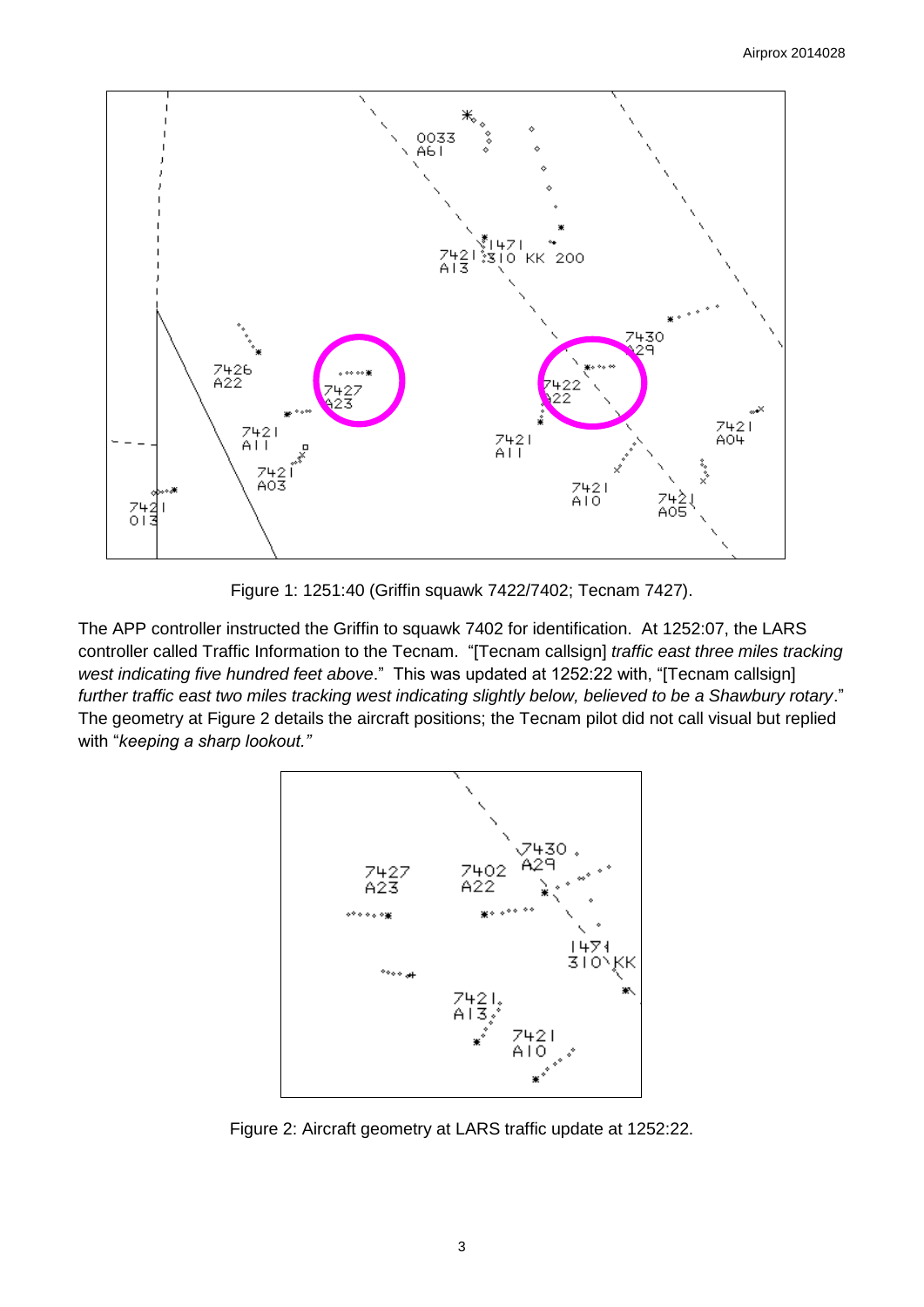At 1252:34 the APP controller transmits, "[Griffin callsign] *identified, what type of service do you require and traffic six o'clock half a mile similar heading indicating six hundred feet above, further traffic twelve o'clock quarter of a mile, opposite direction indicating same level*."



Figure 3: Aircraft geometry at Traffic Information at 1252:34.

At 1252:44, the LARS controller updates the Tecnam pilot with, "[Tecnam callsign] *that traffic now in your twelve o'clock, half a mile, opposite direction, similar height*." The Tecnam pilot reported visual with the Griffin and Figure 4 shows the geometry at Closest Point of Approach (CPA) at 1252:47; the CPA on radar replay is 0.2nm at the same height.



Figure 4: CPA at 1252:47.

The Griffin reports having an Airprox at 1252:56 and the APP controller acknowledges the report and places the Griffin under a Traffic Service at 1253:09.

The LARS controller demonstrated duty of care by passing and updating Traffic Information to the Tecnam under a Basic Service. The APP controller had attempted to get information on the Griffin when it was low-level and Traffic Information was passed as soon as the Griffin was identified on radar. Overall, APP was pro-active and always attempted to understand the traffic situation to aid Traffic Information. The Griffin pilot report acknowledged that the information from APP may well have averted a collision; he was in a busy phase of flight with an IF low-level abort and that will have impacted on lookout. The detailed Griffin report allowed various lessons to be indentified and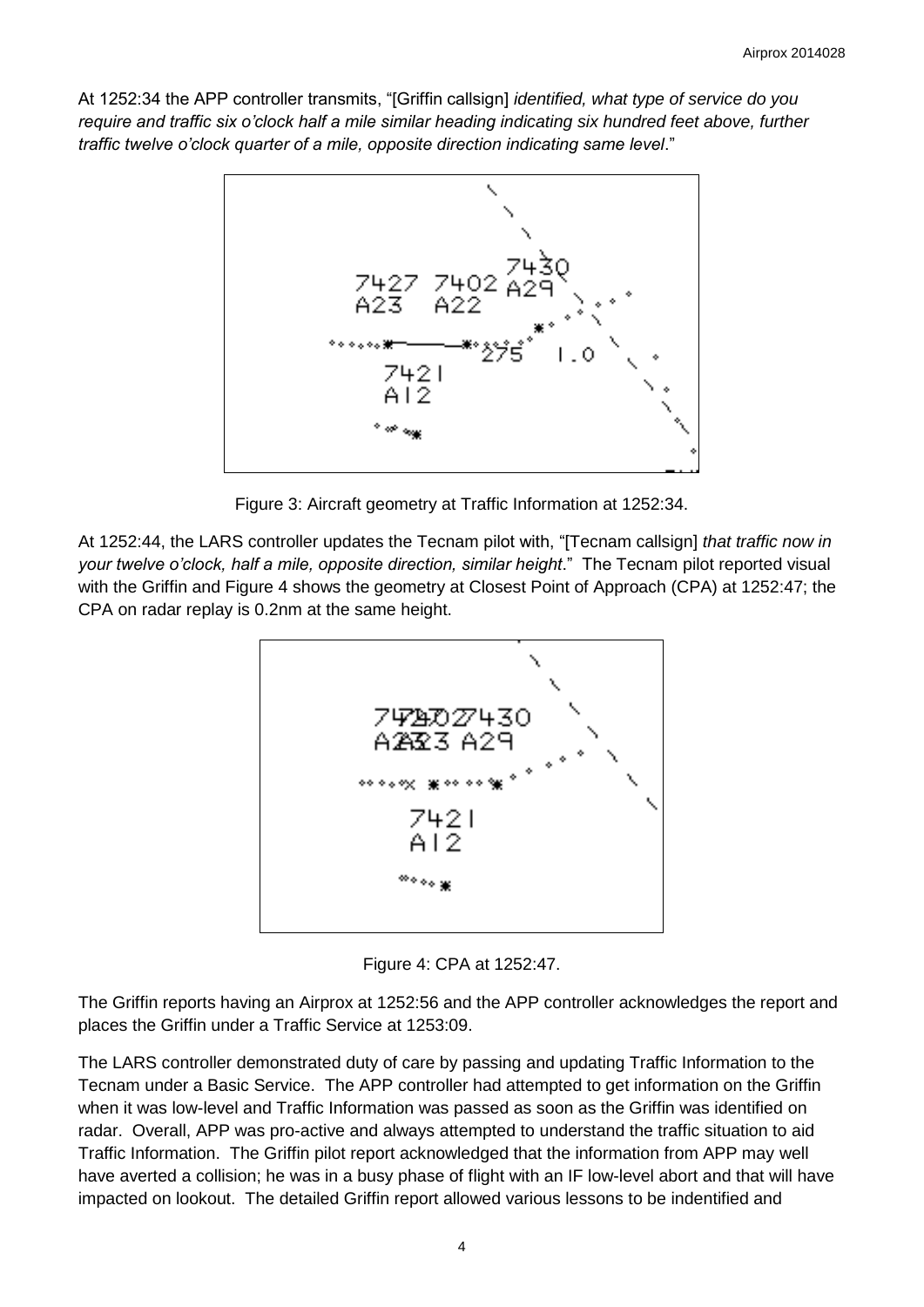recommendations to be made. The Tecnam reported seeing a helicopter at 4-6nm and also seeing it on TAS; the Tecnam pilot had contact with the Griffin, and had a markedly different perception of the risk of the incident to that of the Griffin pilot and the controllers.

Traffic Information was crucial to providing awareness during this incident and the actions of both controllers should be commended. The TAS worked for the Tecnam but the Griffin's TAS audio alert had been switched off during low-level formation flying. The lookout prompted by Traffic Information enabled the Griffin to take late avoiding action; however, the Tecnam pilot reported 0.5nm lateral separation with a much longer period of visual acquisition.

An open and honest report from the Griffin pilot enabled a better understanding of the incident and provided suitable areas for review. Having spent a week operating in a light traffic environment in a different location, a loss of situational awareness at Shawbury meant an IF abort was undertaken in an area likely to have high traffic density. In addition, better use of the TAS would have provided an earlier alert of the Tecnam. Shawbury is conducting a review of how TAS is managed on IF abort.

### **UKAB Secretariat**

Both pilots were equally responsible for collision avoidance and for not flying into such proximity as to create a danger of collision<sup>1</sup>. The geometry was 'head-on' and, if the pilots were aware of the other aircraft, they were both required to alter their courses to the right.<sup>2</sup>

#### **Comments**

#### **HQ Air Command**

There are a number of contributory factors to this Airprox, the most significant of which is understanding why the Tecnam pilot continued to track directly towards traffic that he had already seen. This Griffin pilot has also highlighted in his report those things which he believes he could have done better. The location of the practice low-level abort was far from ideal (and probably led to the erosion of vertical separation that the Tecnam pilot thought would be sufficient), but one never knows when an abort might be necessary so we should not become overly concerned with the location of the exercise. That both ac involved had TAS fitted but that one had it disabled is more of a concern - these equipments are fitted to military ac to mitigate the risk of mid-air collision so it is imperative that they are appropriately employed. This incident has led to a review of TAS Standard Operating Procedures (SOPs) by the DHFS Standards Team at RAF Shawbury.

#### **Summary**

An Airprox occurred on 28<sup>th</sup> March 2014 between a Griffin climbing out of low-level and in the process of being identified by ATC, and a Tecnam P2006 at 2100ft on a Basic Service and MATZ crossing with Shawbury LARS. The Tecnam pilot was visual with the Griffin and felt that there was no confliction, but the Griffin pilot acquired sight of the Tecnam after Traffic Information and took avoiding action to ensure separation.

# **PART B: SUMMARY OF THE BOARD'S DISCUSSIONS**

Information available included reports from the pilots of both ac, transcripts of the relevant RT frequencies, radar photographs/video recordings, reports from the air traffic controllers involved and reports from the appropriate ATC and operating authorities.

The Board first considered the actions of the Tecnam pilot who had reported that he was visual with the Griffin 4-6nm away, had received Traffic Information on two occasions, and had observed the

 $\overline{\phantom{a}}$ Rules of the Air 2007 (as amended), Rule 8 (Avoiding aerial collisions).

 $2$  ibid., Rule 10 (Approaching head-on).